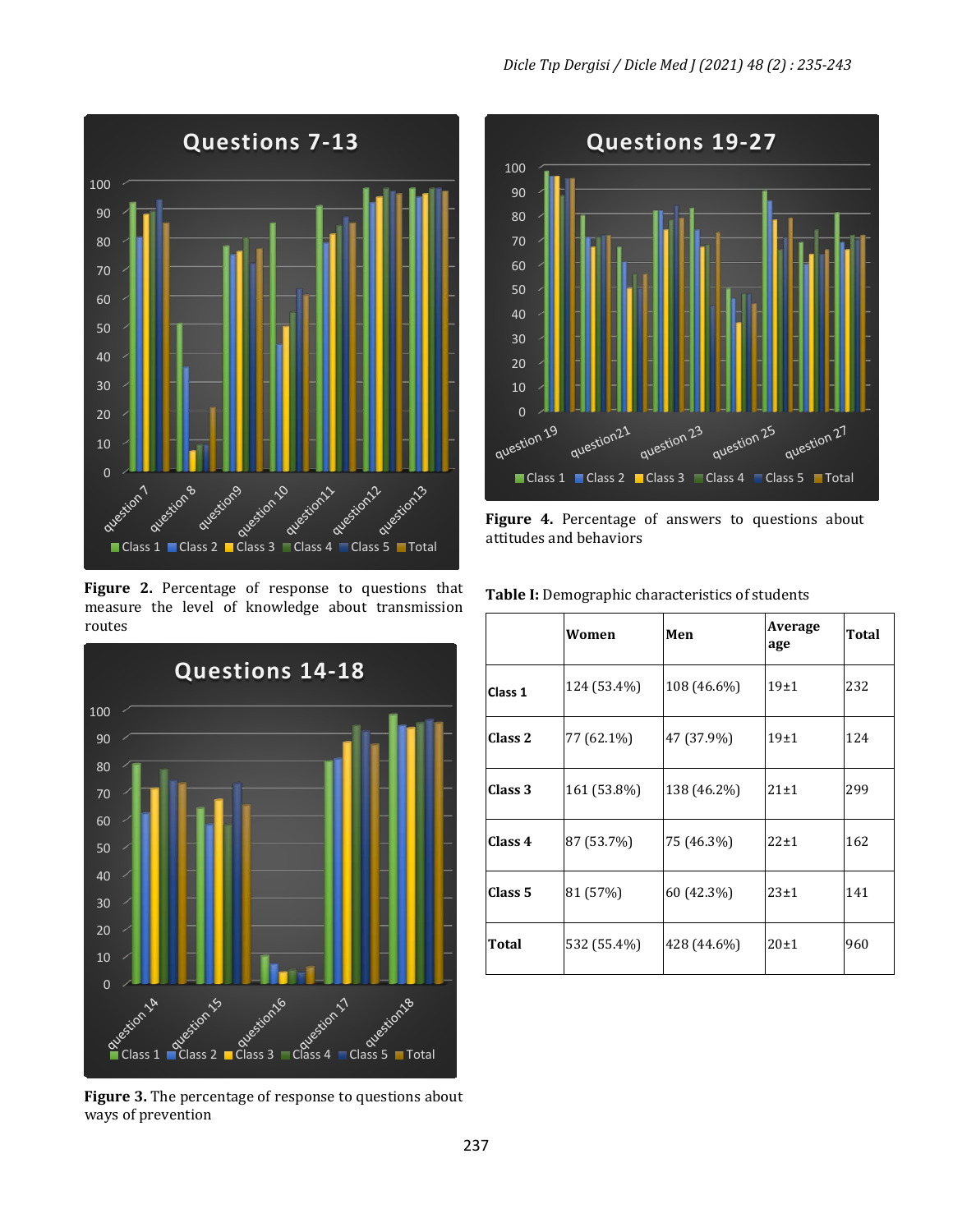## **Table II:** Questionnaire questions and answers of students

|                | Question                                                                                                                                | Yes         | No           | No İdea    |
|----------------|-----------------------------------------------------------------------------------------------------------------------------------------|-------------|--------------|------------|
| 1              | An HIV transporter and AIDS patient are the same.                                                                                       | 143(14.9%)  | 751(78.2%)*  | 66(6.9%)   |
| $\overline{c}$ | HIV / AIDS is a viral disease, not genetic.                                                                                             | 866(90.2%)* | 76(7.9%)     | 18(1.9%)   |
| 3              | There is definitive treatment of HIV / AIDS.                                                                                            | 28(2.9%)    | 826(86%)*    | 106(11%)   |
| $\overline{4}$ | People with AIDS / HIV virus carriers may appear healthy.                                                                               | 898(93.5%)* | 31(3.2%)     | 31(3.2%)   |
| 5              | If you get the appropriate treatment, becoming an HIV carrier is the same as<br>having a chronic disease like diabetes or hypertension. | 372(38.8%)* | 389(40.5%)   | 199(20.7%) |
| 6              | HIV is a virus that weakens the immune system.                                                                                          | 935(97.4%)* | $9(0.9\%)$   | 15(1.6%)   |
| 7              | AIDS is a sexually transmitted disease.                                                                                                 | 77(8%)      | 859(85.9%)*  | 24(2.5%)   |
| 8              | People with homosexual relationships have a higher incidence of HIV / AIDS.                                                             | 631(65.7%)  | $211(22%)$ * | 118(12.3%) |
| 9              | An HIV + pregnant woman can get HIV to her unborn baby.                                                                                 | 735(76.6%)* | 110(11.5%)   | 115(12%)   |
| 10             | An HIV + breastfeeding mother can infect her baby with HIV.                                                                             | 583(60.7%)* | 195(20.3%)   | 182(19%)   |
| 11             | Handshaking with an AIDS patient or sharing personal items (such as teacup,<br>towels or dress) can cause HIV infection.                | 82(8.5%)    | 821(85.5%)*  | 57(5.9%)   |
| 12             | Uncontrolled blood transfusion after HIV + person and forging with the same<br>tools cause HIV / AIDS infection.                        | 924(96.3%)* | 13(1.4%)     | 23(2.4%)   |
| 13             | If HIV+ a patient-contaminated needle is sinked in a healthy person, there is a<br>risk of HIV transmission.                            | 930(96.9%)* | 12(1.3%)     | 18(1.9%)   |
| 14             | One way to prevent HIV / AIDS is to be vaccinated.                                                                                      | 104(10.8%)  | 703(73.2%)*  | 153(15.9%) |
| 15             | The only way to prevent HIV / AIDS in sexual intercourse is to use monogamy<br>and condom.                                              | 254(26.5%)  | 620(64.6%)*  | 86(9%)     |
| 16             | Condom use protects against sexually transmitted HIV.                                                                                   | 58(6%)*     | 789(82.2%)   | 113(11.8%) |
| 17             | Health workers are in a high risk group for HIV / AIDS.                                                                                 | 835(87%)*   | 69(7.2%)     | 56(5.8%)   |
| 18             | Use of protective equipment by healthcare workers reduces HIV transmission. 913(95.1%)*                                                 |             | 16(1.7%)     | 31(3.2%)   |
| 19             | The health worker has the right to know the patient's HIV / AIDS status.                                                                | 911(94.9%)* | 28(2.9%)     | 21(2.2%)   |
| 20             | I avoid the follow-up and treatment of HIV / AIDS + patients.                                                                           | 124(12.9%)  | 691(72%)*    | 145(15.1%) |
| 21             | I do not want to perform the operation of an HIV / AIDS positive patient.                                                               | 211(22%)    | 541(56.4%)*  | 208(21.7%) |
| 22             | It annoys me that people around me know that I'm following HIV / AIDS +<br>patients.                                                    | 123(12.8%)  | 759(79.1%)*  | 78(8.1%)   |
| 23             | It annoys me that people around me know that I'm following HIV / AIDS +<br>patients.                                                    | 144(15%)    | 700(72.9%)*  | 116(12.1%) |
| 24             | HIV/AIDS+ people must be treated in different health care institute and/or in<br>different units.                                       | 401(41.8%)  | 425(44.3%)*  | 134(14%)   |
| 25             | Families of HIV / AIDS + persons should be informed of the situation.                                                                   | 111(11.6%)  | 756(78.8%)*  | 93(9.7%)   |
| 26             | The HIV / AIDS test cannot be performed without the patient's knowledge.                                                                | 637(66.4%)* | 189(19.7%)   | 134(14%)   |
| 27             | I have problems if I discriminate against HIV/AIDS + patients.                                                                          | 686(71.5%)* | 113(11.8%)   | 161(16.8%) |

*\*The correct answers are marked with an asterisk (questions 1-18). Instead of determining the correct answer regarding ethical issues, we marked the answers of the majority with an asterisk.*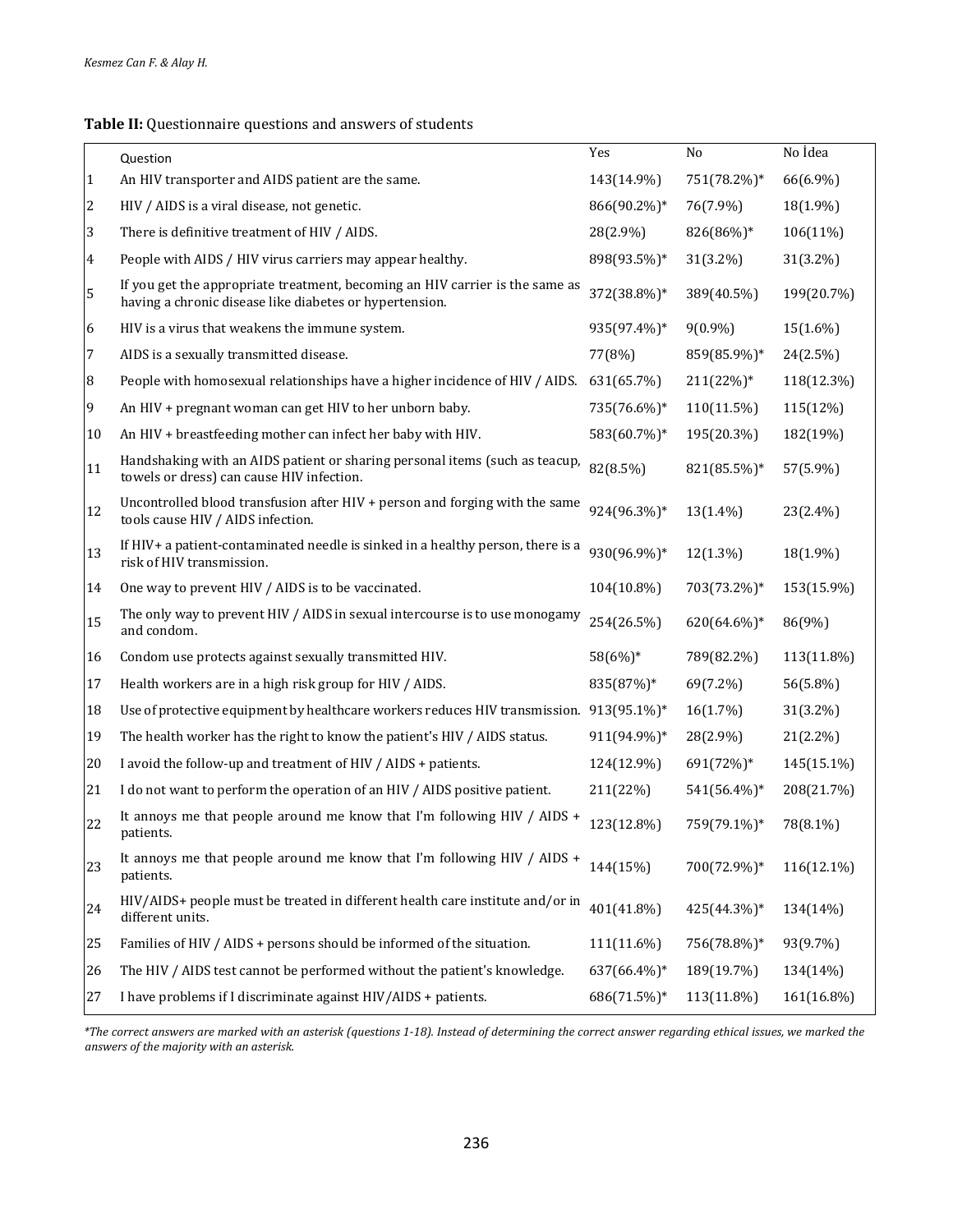## **DISCUSSION**

With increasing rates, HIV / AIDS is an important health problem affecting the whole world. Research has shown that young people are vulnerable to HIV / AIDS. Today, HIV / AIDS has no radical treatment, educating young people to combat this disease is an effective method. HIV cases reported in Turkey in 2012 was observed to be increased in 2016 up to 2.5 folds. It is also noteworthy that the age range of the cases varies between 20-24 years of age9. HIV education can not only help students develop and sustain safer behaviors but will also reduce stigmatization and discrimination towards people living with HIV17. It was thought that the students of the medical faculty who were selected as the study universe would be useful for informing the young population and improving their approaches to the patients18.

When the answers of the students to the questionnaires were evaluated, it was seen that their general knowledge level about HIV / AIDS was high (table II). However, some questions and students' answers were found worthy of discussion. The students gave a low response rate (38%) to the question: ''If you get the appropriate treatment, becoming an HIV carrier is the same as having a chronic disease like diabetes or hypertension'' We noticed that this problem was not sufficiently understandable. Because ''There is definitive treatment of HIV / AIDS.'' for question 86% of the students have answered correctly by saying no. There isn't radical treatment of AIDS today. However, quality of life and duration of the patient can be increased with various antiviral drugs<sup>3,12</sup>.

The correct answer rate of the students was quite high in the questions about the ways of<br>transmission. "People with homosexual transmission. relationships have a higher incidence of HIV / AIDS.'' the question surprised the students. 65.7% of the students said yes to this question. When the studies in the literature are examined,

it is reported that this sexually transmitted disease is more common among heterosexuals than in homosexuals in recent years<sup>7</sup>.

The answers to the questions about the ways of protection were important to us and the students had a high percentage of correct answers. The answer to the question of condom use, which is the most important way of protection in sexual transmission, was sexual transmission, was interesting. ''Condom use protects against sexually transmitted HIV'' the question 82.2% of students answered wrongly. When health professionals are used properly; have reported that condoms prevent sexual transmission of<br>HIV<sup>17</sup>. This question may have been question may have been misunderstood by the students or sexual problems in the middle east region are not explicitly spoken or sexual life outside marriage is less than in other societies, perhaps this, may have affected the response to the question. Therefore, this issue was pointed out in the training seminar.

HIV / AIDS is the disease in which ethical principles are most discussed. Although society has different ideas, the rights of people with HIV / AIDS are guaranteed by law4,19. In this context, the students' answers about attitudes and behaviors were important for us. 72% of the doctor candidates stated that they would not avoid the treatment and follow-up of HIV / AIDS patients. This is a very promising response. The question ''I do not want to perform the operation of an HIV / AIDS positive patient.'' 56.4% of the students gave a positive answer by saying no. Physician and physician candidates may not want to perform surgical of HIVinfected persons due to the risk of transmission. Ethical debates are continuing, but if infection<br>control methods are provided, doctor provided, candidates have informed that they can perform surgery safely. Thereby, physician candidates were encouraged to treat patients with HIV / AIDS.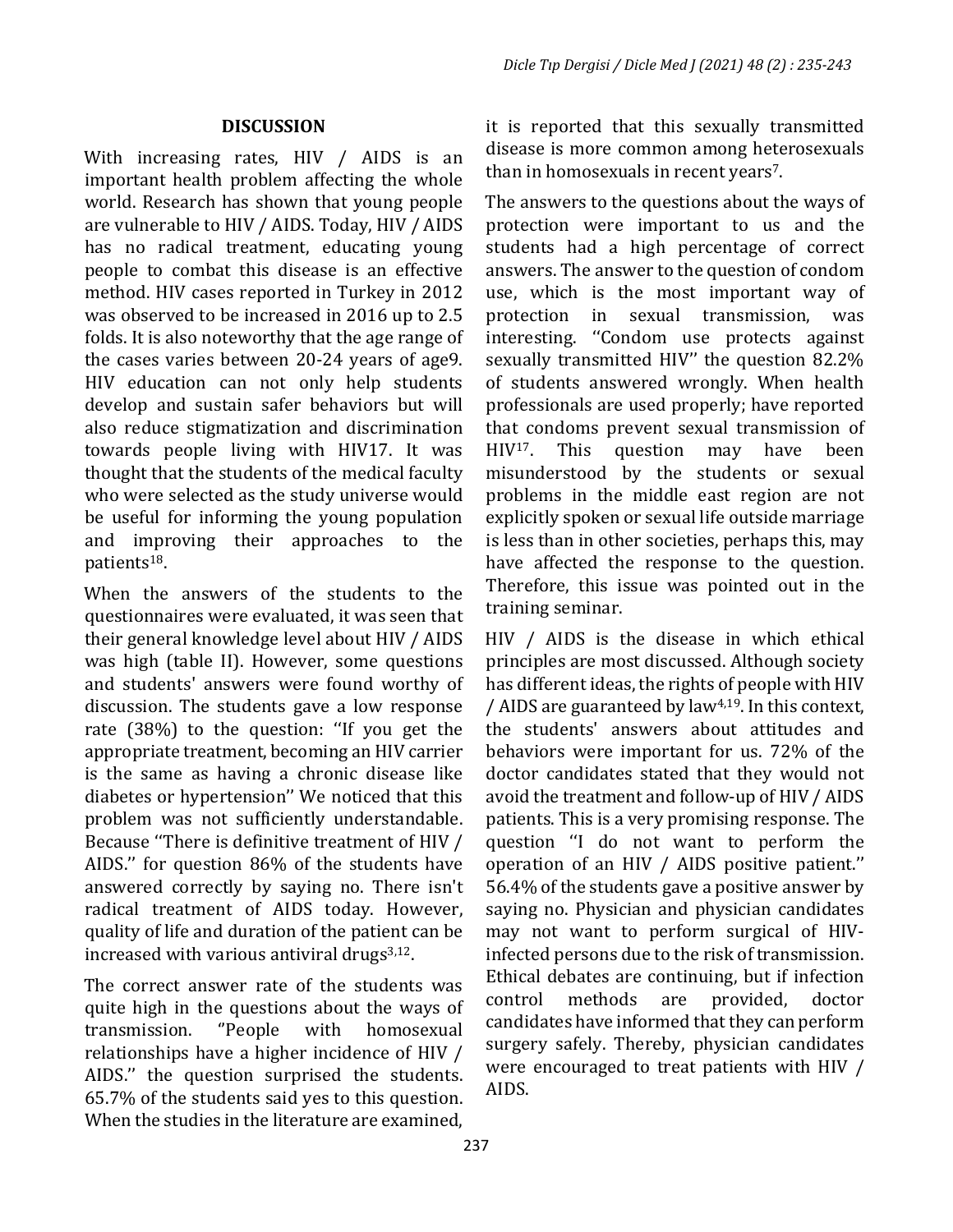Doctor candidates were again unsure of ethical issues, they alleged that "HIV / AIDS patients should be treated in different health institutions and/or different units." However, legal rules prohibit the isolation of people with HIV / AIDS from society. The principle of respect for the autonomy of the individual protects the rights of persons in their workplaces, health institutions and other public institutions. The freedom of life of individuals like treatment and work cannot be restricted by others<sup>20</sup>.

Should the family of HIV / AIDS patients be informed? The answer to the question is clearer in recent years. The privacy of patients cannot be violated. However, if the patient does not want to explain the situation his or her sexual partner and if a healthy person is at risk of infection, the doctor may inform the patient's sexual partner for protection. The doctor candidates knew that confidentiality was important and 78.8% responded correctly19. In an article published in 2008, Li and colleagues report to a patient's partner that the statement made by the doctor caused the life of the partner21. We talked about the results of informing the family in educational seminars. Because the legislation is not sufficiently clear on this issue in Turkey.

## **CONCLUSIONS**

UNESCO prepared a new educational guide on World AIDS Day. Today the world is trying to stop HIV / AIDS cases by 2030. He realized that one of the most important methods for this was the training of young people. In our study, we measured the HIV / AIDS knowledge level of 960 medical school students, the results were not bad but were not sufficient for us. For this reason, a training seminar was given by the academicians of the Department of Infectious Diseases and Infectious Diseases of Atatürk University Faculty of Medicine on December 1, 2019 World AIDS Day. The questions that students answered incorrectly were pointed

out. Prospective physicians now report that they trust them more about HIV / AIDS. We think that training seminars should be expanded and more young people should be reached. Sufficient time should be spent for HIV / AIDS and young people should be reminded with brief educations.

**Ethics Committee Approval:** The study initiation, ethical approval was obtained from the ethical board of the university where the study was conducted. The research protocol was approved by the Atatürk University Medical Faculty research ethics committee before the study (Ethics Committee Approval Number: B.30.2.ATA.0.01.00/314).

**Declaration of Conflicting Interest:** The authors declare no conflict of interest.

**Financial Disclosure:** The authors declare no financial support for this study.

## **REFERENCES**

1. Lazar DC, Morris KV, Saayman SM. The emerging role of long non-coding RNAs in HIV infection. Virus Res. 2016; 212: 114-26.

2. Verulava TKI, Abulashvili S. Students' awareness, knowledge, and behavior regarding HIV/AIDS. Gazi Med J. 2018; 29: 215-18.

3. Aslan FG, Altındiş M. current diagnostic algorithm of HIV and emerging prevention methods. Turk Mikrobiyol Cemiy Derg. 2017; 47: 47–60.

4. Jarvis M, Beall J, Woolley T. Knowledge and attitudes of pharmacy students towards human immunodeficiency virus (HIV). Curr Pharm Teach Learn. 2015; 7: 137-40.

5. O'Cofaigh E, Lewthwaite P. Natural history of HIV and AIDS. Medicine. 2013 ;41(8): 411-16.

6. World Health Organization (WHO) Data and statistics 2020, Global Health Observatory (GHO)<br>data, *Available* from: data, Available from: https://www.who.int/data/gho/data/themes/hivaids Accessed: 20 October 2020.

7. Melhuish A, Lewthwaite P. Natural history of HIV and AIDS. Medicine. 2018; 46: 356-61.